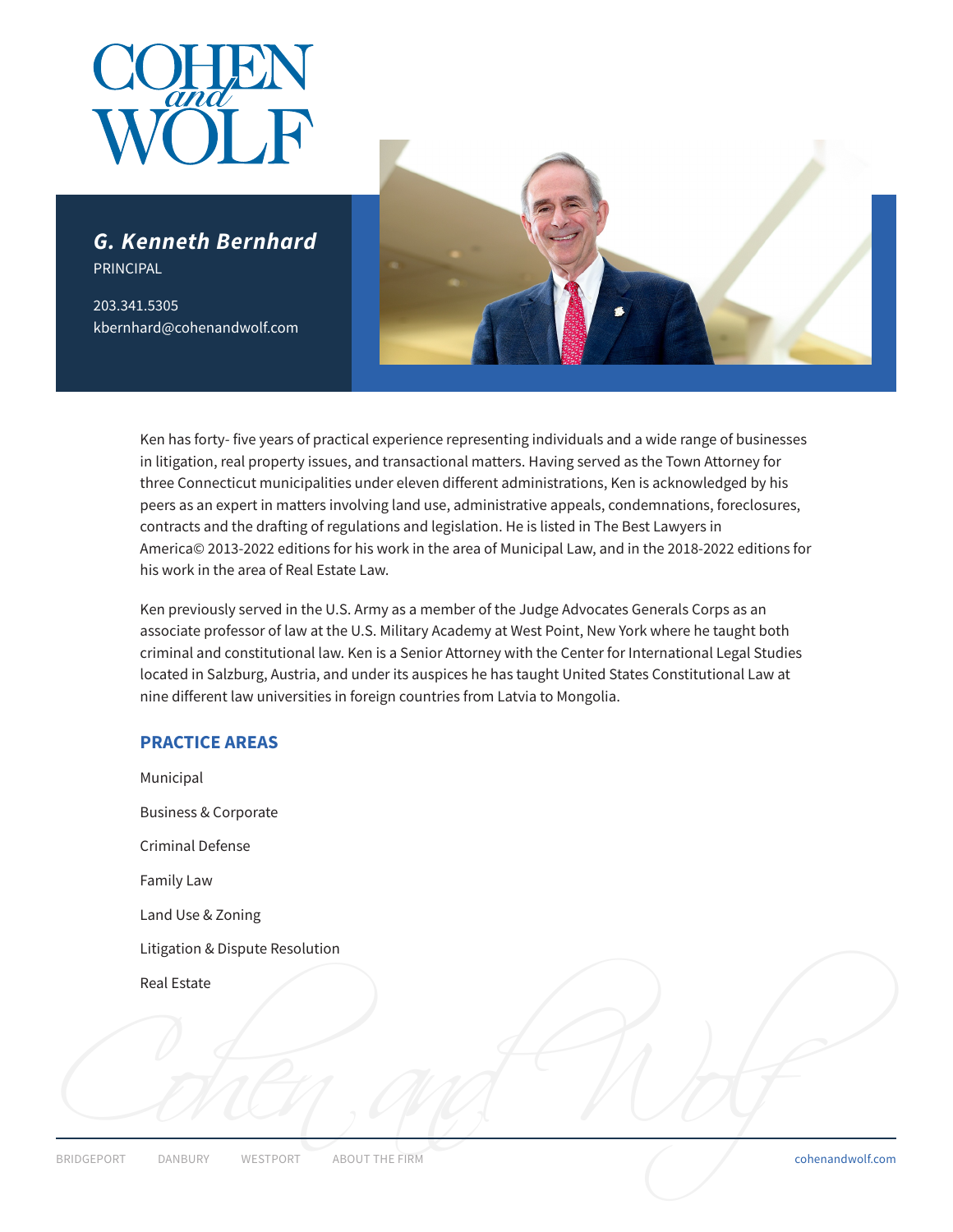

# **EDUCATION**

New York University School of Law, LL.M., 1970

New York University School of Law, J.D., 1969

Yale University, B.A. 1966

### **ADMISSIONS**

Connecticut

- U.S. Court of Military Appeals
- U.S. District Court District of Connecticut
- U.S. Supreme Court

# **HONORS & AWARDS**

Martindale-Hubbell, AV® Preeminent™ Peer Rating

Best Lawyers in America® , Municipal Law, 2013-2022

Best Lawyers in America® , Real Estate Law, 2018-2022

Westport-Weston Chamber of Commerce First Citizen Award, 2019

Westport First Award, 2011

Distinguished Citizen Award, Boy Scout's Connecticut Yankee Council, 2010

Rotary Paul Harris Fellowship Award

### **NEWS**

Cohen and Wolf Attorneys Named in *Best Lawyers®* 2022 Edition 08.19.2021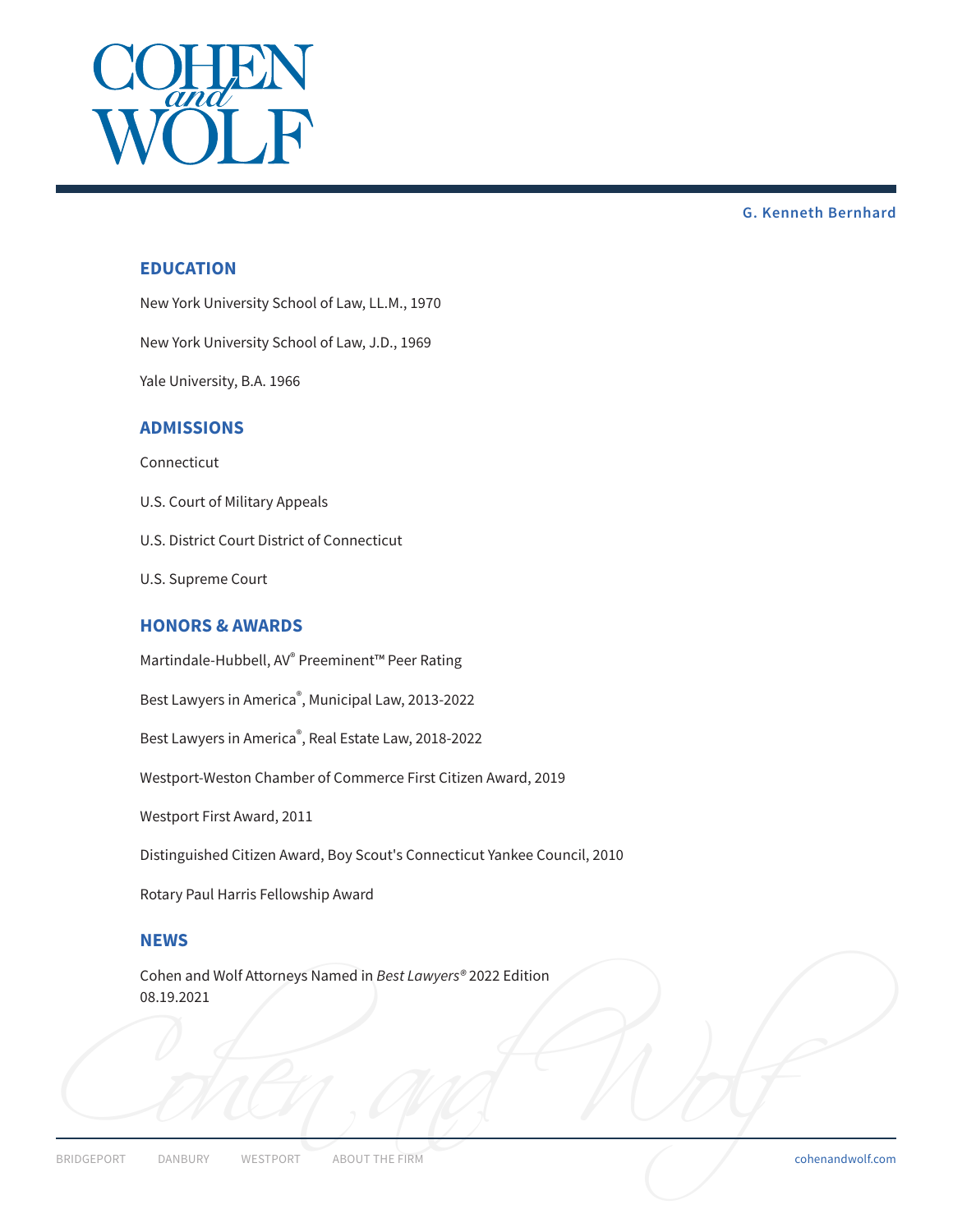

For Westport Rotary Clubs, Ukraine is Moot *06880 Where Westport Meets the World*, 10.15.2020

Cohen and Wolf, P.C. Attorneys Named in *Best Lawyers®* 2021 Edition 08.20.2020

Twenty Cohen and Wolf, P.C. Attorneys Named to the 2020 Best Lawyers® List *Best Lawyers®*, 08.15.2019

Attorney Kenneth G. Bernhard to Receive First Citizen Award *Westport Chamber of Commerce*, 06.12.2019

Nineteen Cohen and Wolf, P.C. Lawyers Recognized in The Best Lawyers In America© 2019 *Best Lawyers®*, 08.15.2018

Nineteen Cohen and Wolf Attorneys Named Among *"The Best Lawyers in America"©* 2018 *The Best Lawyers in America©*, 08.15.2017

Cohen and Wolf, P.C. Attorneys Named Among The Best Lawyers in America© 2017 *The Best Lawyers in America© 2017*, 08.15.2016

Lawyer Aiding Syrian Refugees: "A Shame if We Overreacted" *westportnow.com*, 11.17.2015

Cohen and Wolf Attorneys Named Among "Best Lawyers in America" for 2016 *Best Lawyers®*, 08.17.2015

Cohen and Wolf Attorneys Named Among *"The Best Lawyers in America"* for 2015 *The Best Lawyers in America©*, 08.18.2014

Ken Bernhard Appointed to Serve on Public Defenders Commission 03.27.2014

Sixteen Cohen and Wolf, P.C. Attorneys Named Best Lawyers in America® 2014 *Best Lawyers*, 08.15.2013

Bernhard to Teach Students in Budapest Marking Seventh Trip of Kind 02.14.2013

Fifteen Cohen and Wolf Attorneys to be Included in the Best Lawyers in America - 2013 Edition *Best Lawyers*, 08.23.2012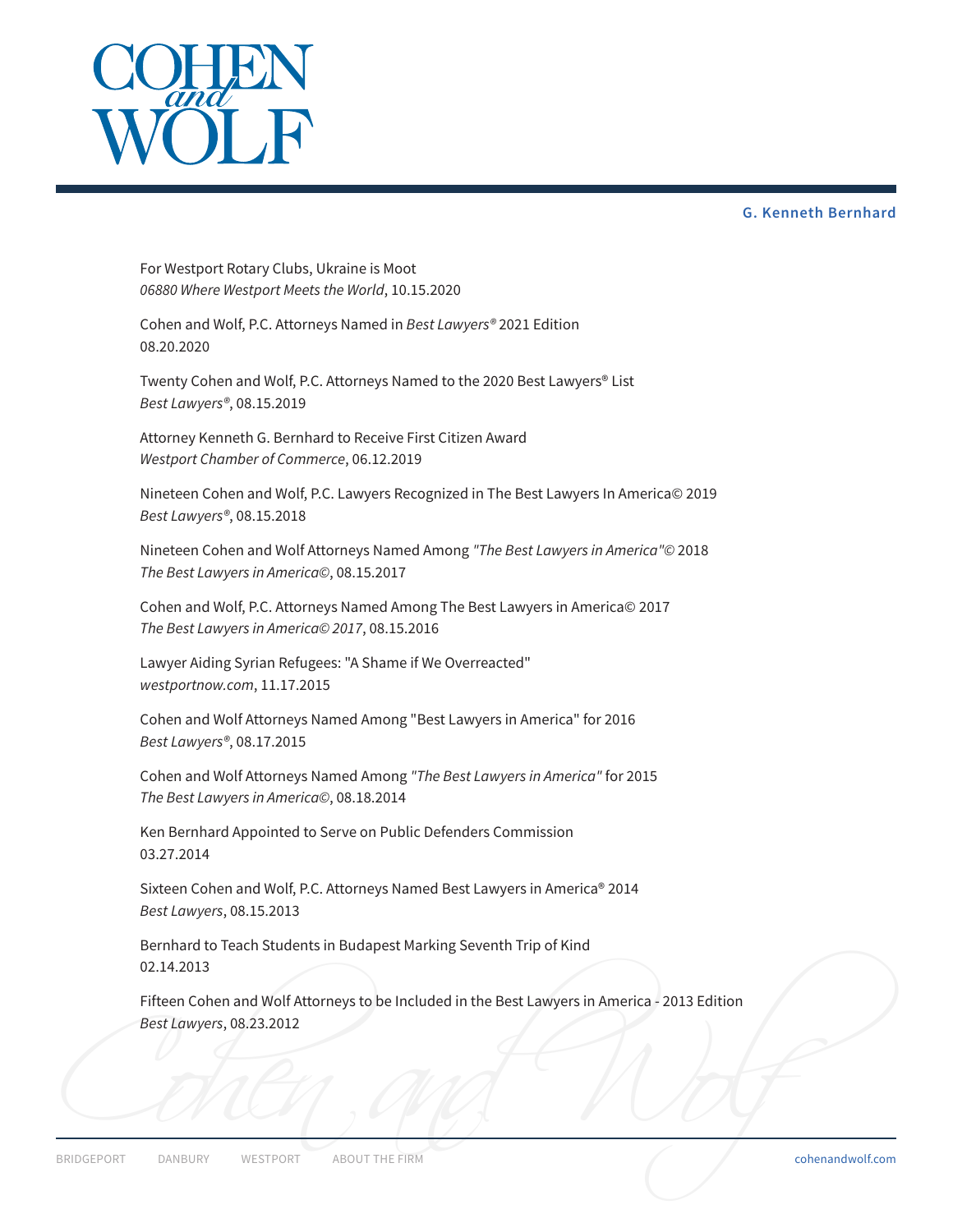

Bernhard Appointed to Connecticut Board of Veterinary Medicine 04.27.2012

G. Kenneth Bernhard Appointed to Fidelco Board 06.23.2011

A Sole-ful Endeavor *Westport Now*, 04.26.2011

Ken Bernhard Named Co-Chair of the Connecticut League of Conservation Voters 01.13.2011

### **SPEAKING ENGAGEMENTS**

Examining the 2nd Amendment presented by Attorney Kenneth Bernhard The Westport Library, 03.04.2020

### **PUBLICATIONS**

An Indian Adventure *The Magazine*, 07.20.2012

# **PROFESSIONAL AFFILIATIONS**

Connecticut Bar Association

Greater Bridgeport Bar Association

Westport Bar Association, Past President

Public Defenders Service Commission, overseeing the Connecticut Public Defenders Office 2014-present

State Board of Veterinary Medicine, 2012-present

Judicial Review Council, 2007-2011

Citizen's Advisory Board overseeing the Office of State Ethics, Chairman, 2010